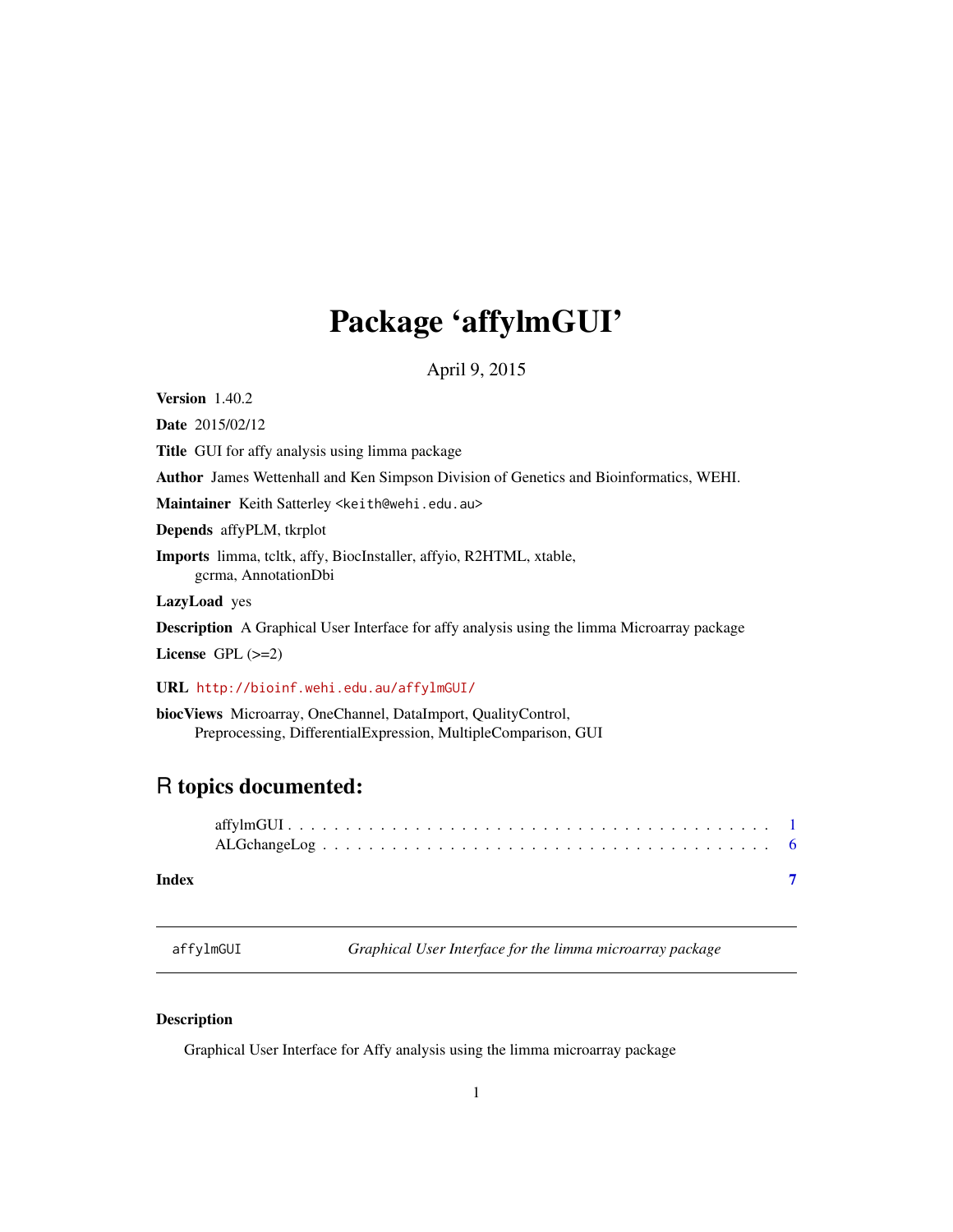#### Usage

```
AboutaffylmGUI()
affyHelp()
affylmGUI(BigfontsForaffylmGUIpresentation=FALSE)
affylmGUIhelp()
affyPlotMA()
affyPlotMAcontrast()
ALGlimmaUsersGuide(view=TRUE)
ChooseCDF()
ChooseContrastParameterization()
chooseDir()
ChooseEbayesStatistic()
ComputeContrasts()
ComputeLinearModelFit()
CopyGraph(img)
DeleteContrastParameterization()
deleteItemFromList(list1,itemName=NULL,index=NULL)
DensityPlot()
DensityPlotAll()
evalRcode()
ExportHTMLreport()
ExportNormalizedExpressionValues()
ExportTopTable()
fixSeps(string)
generalPlotFunction(code="",WindowTitle="")
GetComponentsToExportInHTMLreport(contrastParameterizationIndex=NULL)
GetContrast(contrastParameterizationIndex)
GetContrastNamesForHeatDiagram(numContrasts=2,ContrastNames=c("Contrast 1","Contrast 2"))
GetContrastParameterizationName()
GetContrasts(NumContrasts=0)
GetDEcutoff()
GetGeneLabelsOptions()
GetJpegOrPngParams(graphFileType)
GetJpegOrPngX11Params(graphFileType)
GetlimmaDataSetName()
GetLogPLMDataChoice()
GetMultipleContrasts(contrastParameterizationIndex)
GetNormalizationMethod()
getPackageVersion(pkgName)
GetParameterizationName()
GetPlotLabels(plottitle="",xlabel="",ylabel="")
GetPlotSize()
GetPlotTitle(plottitle="")
GetPValueCutoff(p.value=0.01)
GetResidualTypeChoice()
GetRNATypesFrom.ContrastsFromDropDowns.String(string)
GetSetNames(numSets=2,set1="",set2="",set3="")
GetSlideNum(all=FALSE)
```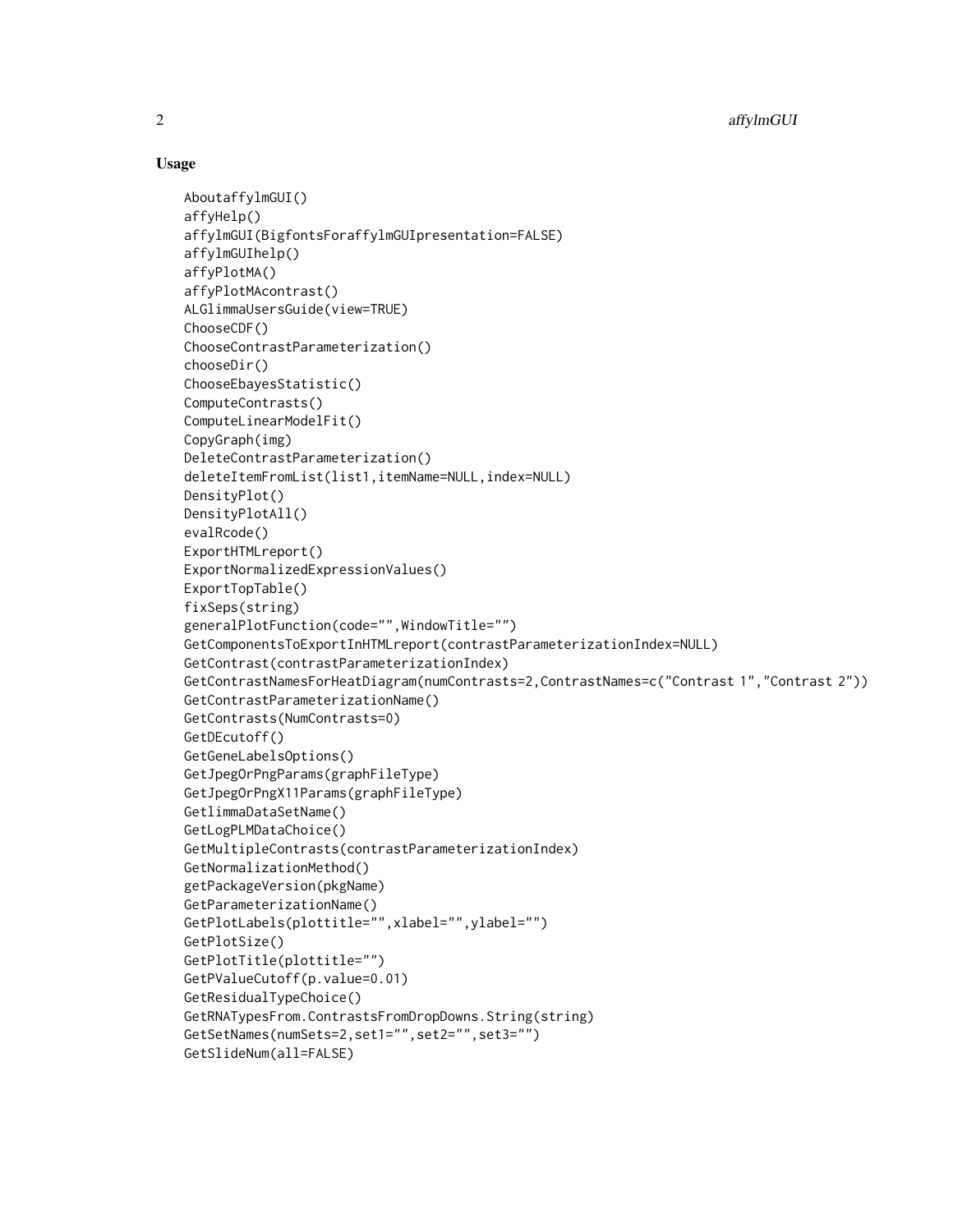#### affylmGUI 3

```
GetSlideNums()
GetWhichProbes(includeBoth=FALSE)
GetWtAreaParams()
GetWtFlagParams()
HeatDiagramDialog(parameterName)
HeatDiagramPlot()
HTMLplotUsingFunction(Caption = "", File = .HTML.file, GraphRelativeDirectory = ".", GraphAbsoluteDire
ImageArrayPlot()
ImageQualityResidualPlot()
ImageQualityWeightPlot()
initGlobals()
IntensityHistogram()
IntensityHistogramAll()
limmaHelp()
LogOddsPlot()
NewLimmaFile()
NormalizedIntensityBoxPlot()
NormalizeNow()
nstrstr(haystack,needle)
NUSEPlotAll()
onDestroy()
onExit()
OpenALimmaFile(FileName)
OpenCDFandTargetsfiles()
OpenCDFFile()
OpenLimmaFile()
OpenTargetsFile()
PlotOptions()
QQTplot()
RawIntensityBoxPlot()
Require(pkg)
Resize(img,plotFunction)
RLEPlotAll()
RNADegradationPlotAll()
SaveAsLimmaFile()
SaveGraphAsJpeg(initialfile, plotFunction)
SaveGraphAsPDF(initialfile, plotFunction)
SaveGraphAsPNG(initialfile, plotFunction)
SaveGraphAsPostscript(initialfile, plotFunction)
SaveLimmaFile()
SetupPlotKeyBindings(tt,img)
SetupPlotMenus(tt,initialfile,plotFunction,img)
SetWD()
showChangeLog(n = 20)
showCitations()
showTopTable(...,export=FALSE)
SimplifyContrastsExpression(string)
strstr(haystack, needle)
```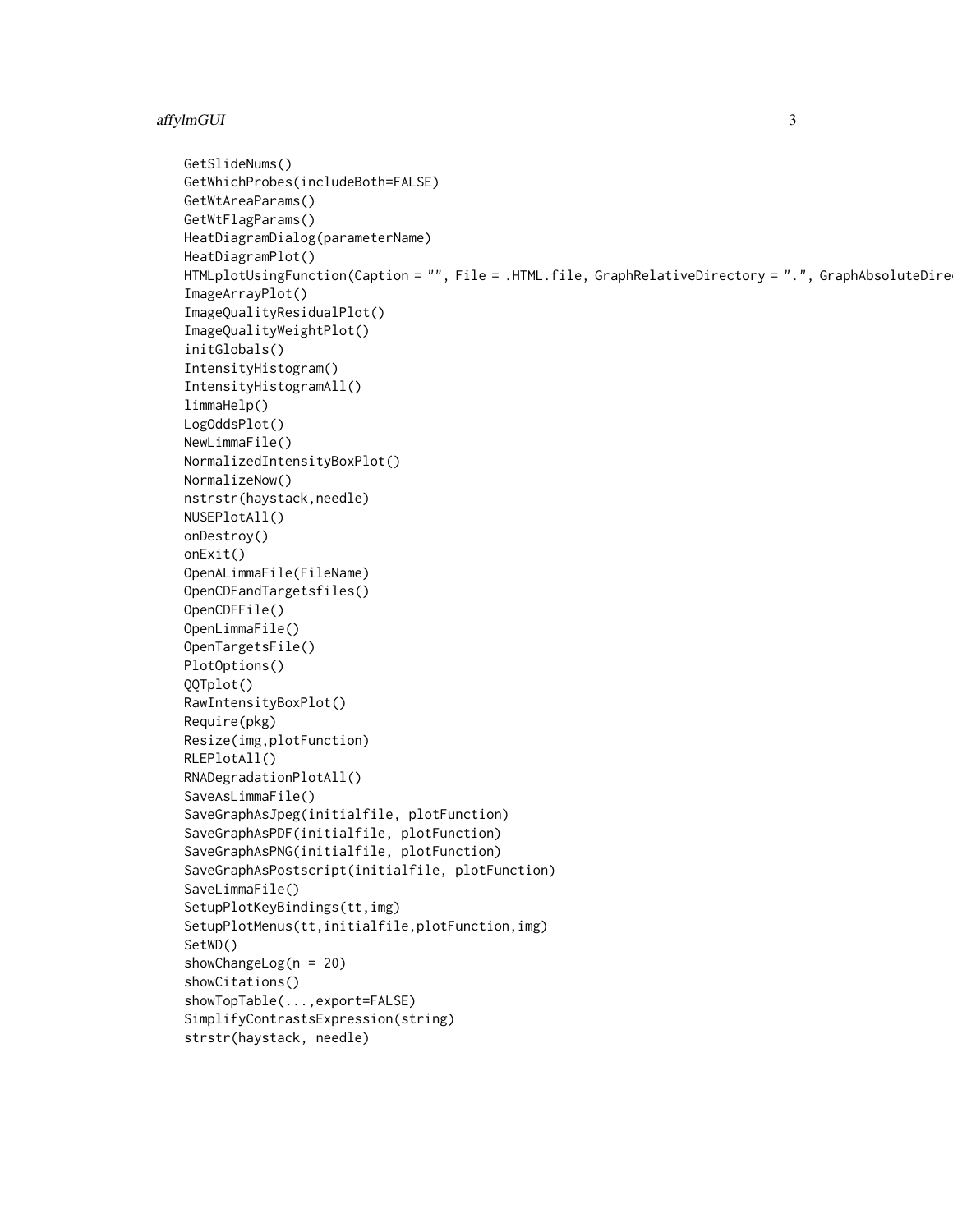```
tclArrayVar()
TclRequire(tclPkg)
topTable2(fit, \text{coef} = 1, number = 10, genelist = NULL, adjust.method = "holm", sort.by = "B")
toptable2(fit, coef = 1, number = 10, genelist = NULL, A = NULL, eb = NULL, adjust.method = "holm", sort.b
Try(expr)
TryReadImgProcFile(expr)
UpDownOrBoth()
vennDiagramaffylmGUI(object, include = "both", names, cex = 1.5, mar = rep(1, 4), ...)
VennDiagramPlot()
ViewContrastsMatrixAsPairs(contrastsMatrix, contrastsMatrixList,contrastParameterizationIndex = NULL)
ViewContrastsMatrixInTable(contrastsMatrixList, contrastParameterizationIndex = NULL)
ViewExistingContrastParameterization()
ViewRNATargets()
```
#### Arguments

BigfontsForaffylmGUIpresentation affylmGUI:arg1:If set to TRUE, larger fonts are used. However, some font sizes are not controlled by affylmGUI and so must be adjusted in the operating system, e.g. in the Control Panel in Windows under Display, Appearance. ... HTMLplotUsingFunction:arg14:and:showTopTable:arg1:and:toptable2:arg9:and:vennDiagramaffylmGU Align HTMLplotUsingFunction:arg8 all GetSlideNum:arg1 BG HTMLplotUsingFunction:arg12 Caption HTMLplotUsingFunction:arg1 code generalPlotFunction: arg1: a code ContrastNames GetContrastNamesForHeatDiagram:arg2 contrastParameterizationIndex GetComponentsToExportInHTMLreport:arg1:and:contrastParameterizationIndex:arg1:and:GetContrast: export showTopTable:arg2 expr Try:arg1:and:TryReadImgProcFile:arg1 File HTMLplotUsingFunction:arg2 FileName OpenALimmaFile:arg1 GraphAbsoluteDirectory HTMLplotUsingFunction:arg4 GraphBorder HTMLplotUsingFunction:arg7 GraphFileName HTMLplotUsingFunction:arg5 graphFileType GetJpegOrPngParams:arg1:and:GetJpegOrPngX11Params:arg1 GraphRelativeDirectory HTMLplotUsingFunction:arg3 GraphSaveAs HTMLplotUsingFunction:arg6 haystack nstrstr:arg1:and:strstr:arg1 Height HTMLplotUsingFunction:arg11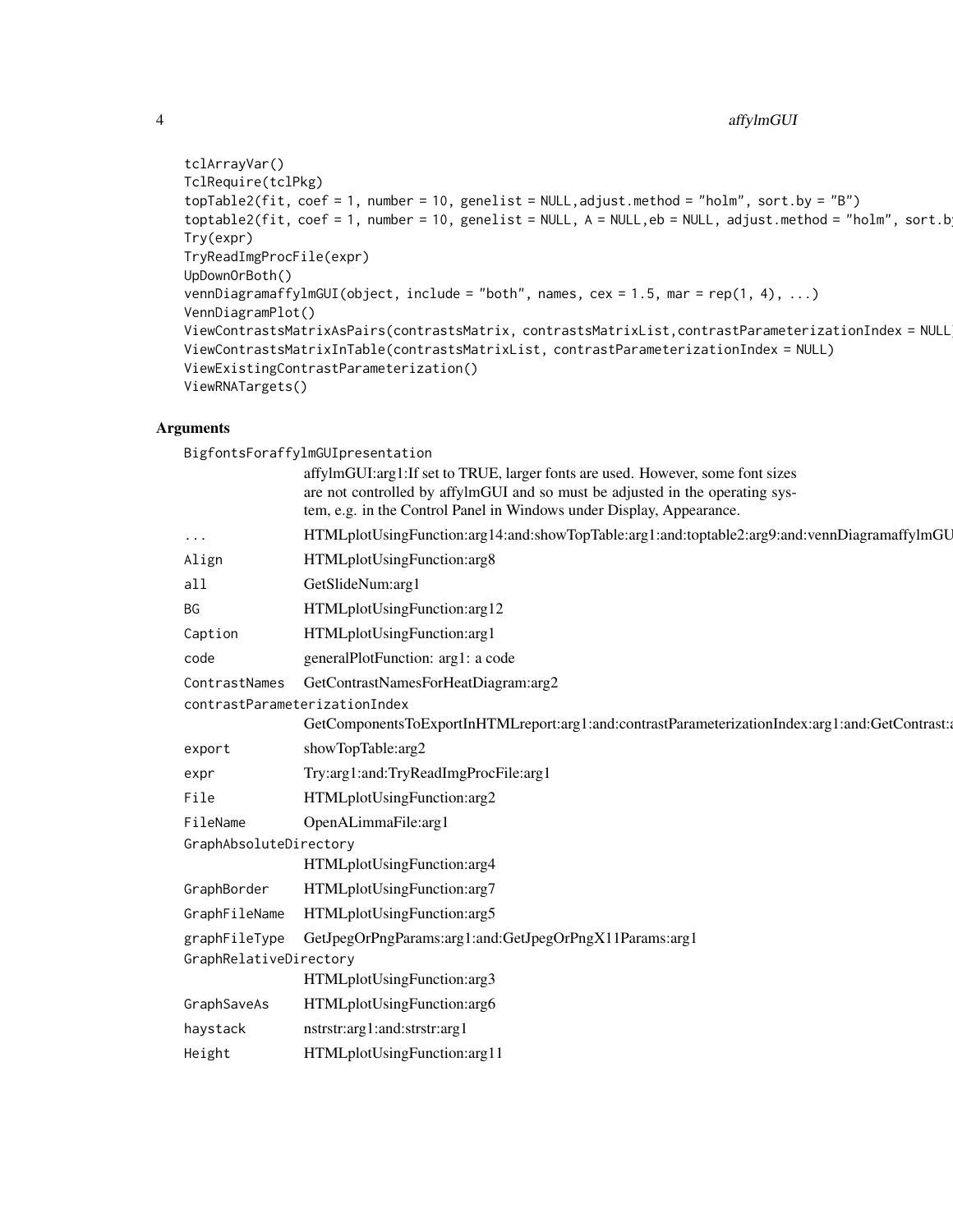## affylmGUI 5

| img           | Resize:arg1:and:SetupPlotMenus:arg4:and:CopyGraph:arg1:and:SetupPlotKeyBindings:arg2            |
|---------------|-------------------------------------------------------------------------------------------------|
| includeBoth   | GetWhichProbes:arg1                                                                             |
| index         | deleteItemFromList:arg3:an index                                                                |
| initialfile   | SetupPlotMenus:arg2:and:SaveGraphAsJpeg:arg1:and:SaveGraphAsPDF:arg1:and:SaveGraphAsPNG:ar      |
| itemName      | deleteItemFromList:arg2:an item name                                                            |
| list1         | deleteItemFromList:arg1:a list                                                                  |
| needle        | nstrstr:arg2:and:strstr:arg2                                                                    |
| NumContrasts  | GetContrasts:arg1                                                                               |
| numContrasts  | GetContrastNamesForHeatDiagram:arg1                                                             |
| numSets       | GetSetNames:arg1                                                                                |
| p.value       | GetPValueCutoff:arg1:A p-value cutoff.                                                          |
| parameterName | HeatDiagramDialog:arg1                                                                          |
| pkgName       | getPackageVersion:arg1                                                                          |
| pkg           | Require: arg1                                                                                   |
| plotFunction  | Resize:arg2:and:HTMLplotUsingFunction:arg9:and:SetupPlotMenus:arg3:and:SaveGraphAsJpeg:arg2:a   |
| plottitle     | GetPlotLabels:arg1:and:GetPlotTitle:arg1                                                        |
| res           | HTMLplotUsingFunction:arg13                                                                     |
| set1          | GetSetNames:arg2                                                                                |
| set2          | GetSetNames:arg3                                                                                |
| set3          | GetSetNames:arg4                                                                                |
| string        | fixSeps:arg1:A character string:and:GetRNATypesFrom.ContrastsFromDropDowns.String:arg1:and:Simp |
| tclPkg        | TclRequire:arg1                                                                                 |
| tt            | SetupPlotMenus:arg1:and:SetupPlotKeyBindings:arg1                                               |
| view          | ALGlimmaUsersGuide:arg1:A boolean determinig if the users'd guide will be<br>viewed             |
| Width         | HTMLplotUsingFunction:arg10                                                                     |
| WindowTitle   | generalPlotFunction: arg2: a title                                                              |
| xlabel        | GetPlotLabels:arg2                                                                              |
| ylabel        | GetPlotLabels:arg3                                                                              |
| fit           | topTable2:arg1:and:toptable2:arg1                                                               |
| coef          | topTable2:arg2:and:toptable2:arg2                                                               |
| number        | topTable2:arg3:and:toptable2:arg3                                                               |
| genelist      | topTable2:arg4:and:toptable2:arg4                                                               |
| A             | toptable2:arg5                                                                                  |
| eb            | toptable2:arg6                                                                                  |
| adjust.method | topTable2:arg5:and:toptable2:arg7                                                               |
| sort.by       | topTable2:arg6:and:toptable2:arg8                                                               |
|               |                                                                                                 |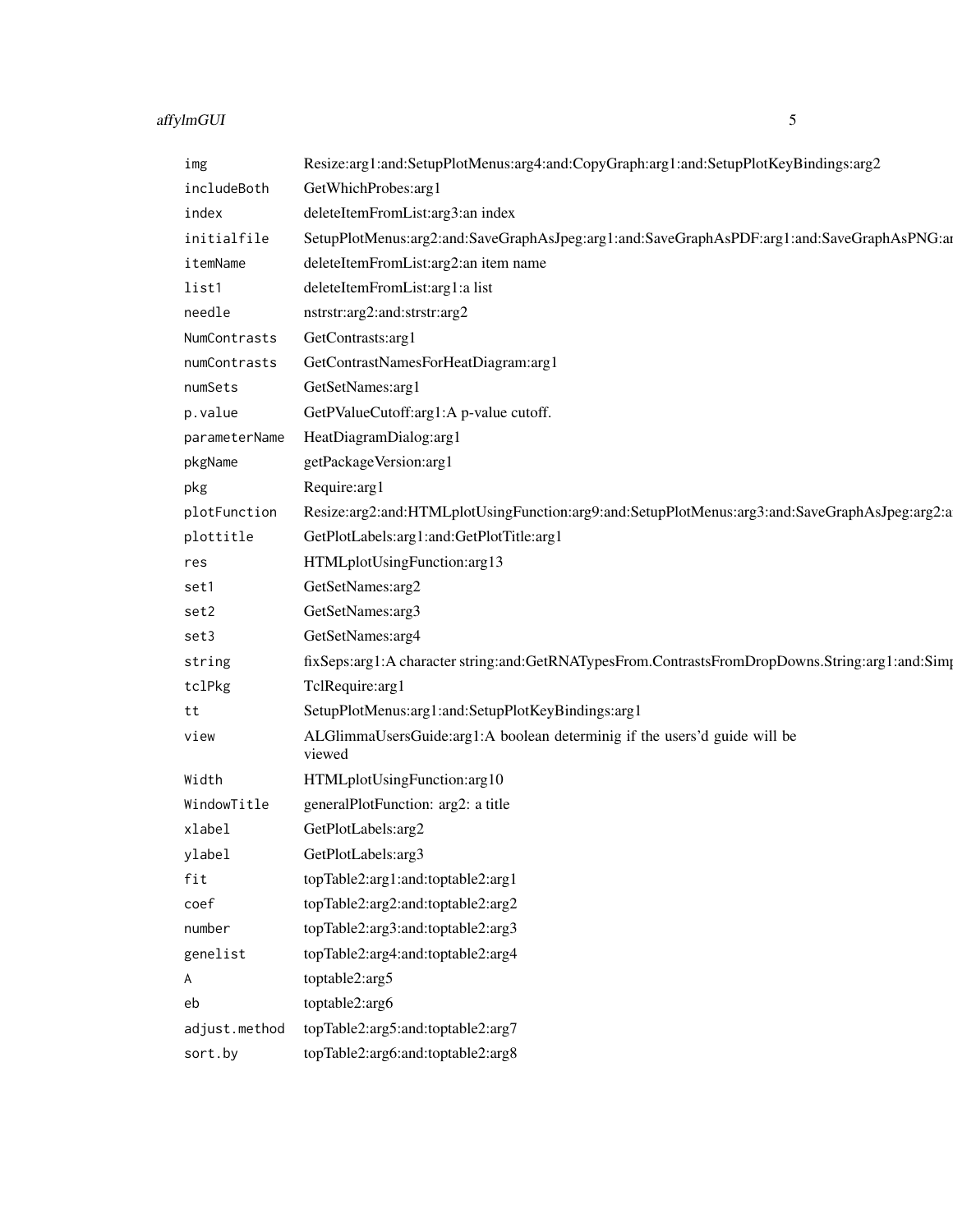<span id="page-5-0"></span>

| object              | vennDiagramaffylmGUI:arg1                                           |  |  |  |  |  |  |
|---------------------|---------------------------------------------------------------------|--|--|--|--|--|--|
| include             | vennDiagramaffylmGUI:arg2                                           |  |  |  |  |  |  |
| names               | vennDiagramaffylmGUI:arg3                                           |  |  |  |  |  |  |
| cex                 | vennDiagramaffylmGUI:arg4                                           |  |  |  |  |  |  |
| mar                 | vennDiagramaffylmGUI:arg5                                           |  |  |  |  |  |  |
| contrastsMatrix     |                                                                     |  |  |  |  |  |  |
|                     | ViewContrastsMatrixAsPairs: arg1                                    |  |  |  |  |  |  |
| contrastsMatrixList |                                                                     |  |  |  |  |  |  |
|                     | ViewContrastsMatrixAsPairs:arg2:and:ViewContrastsMatrixInTable:arg1 |  |  |  |  |  |  |
| n                   | showChangeLog:arg1                                                  |  |  |  |  |  |  |
| PointSize           | HTMLplotUsingFunction:arg12                                         |  |  |  |  |  |  |

#### Details

This function launches a Graphical User Interface for the limma package by Gordon Smyth. The GUI uses Tk widgets (via the R TclTk interface by Peter Dalgaard) in order to provide a simple interface to the limma functions for linear modelling of microarrays and identification of differentially expressed genes.

#### Author(s)

James Wettenhall

ALGchangeLog *affylmGUI Change Log*

#### Description

Write as text the most recent changes from the affylmGUI package changelog.

#### Usage

```
ALGchangeLog(n=20)
```
#### Arguments

n integer, number of lines to write of changelog.

#### Value

No value is produced, but a number of lines of text are written to standard output.

#### Author(s)

Gordon Smyth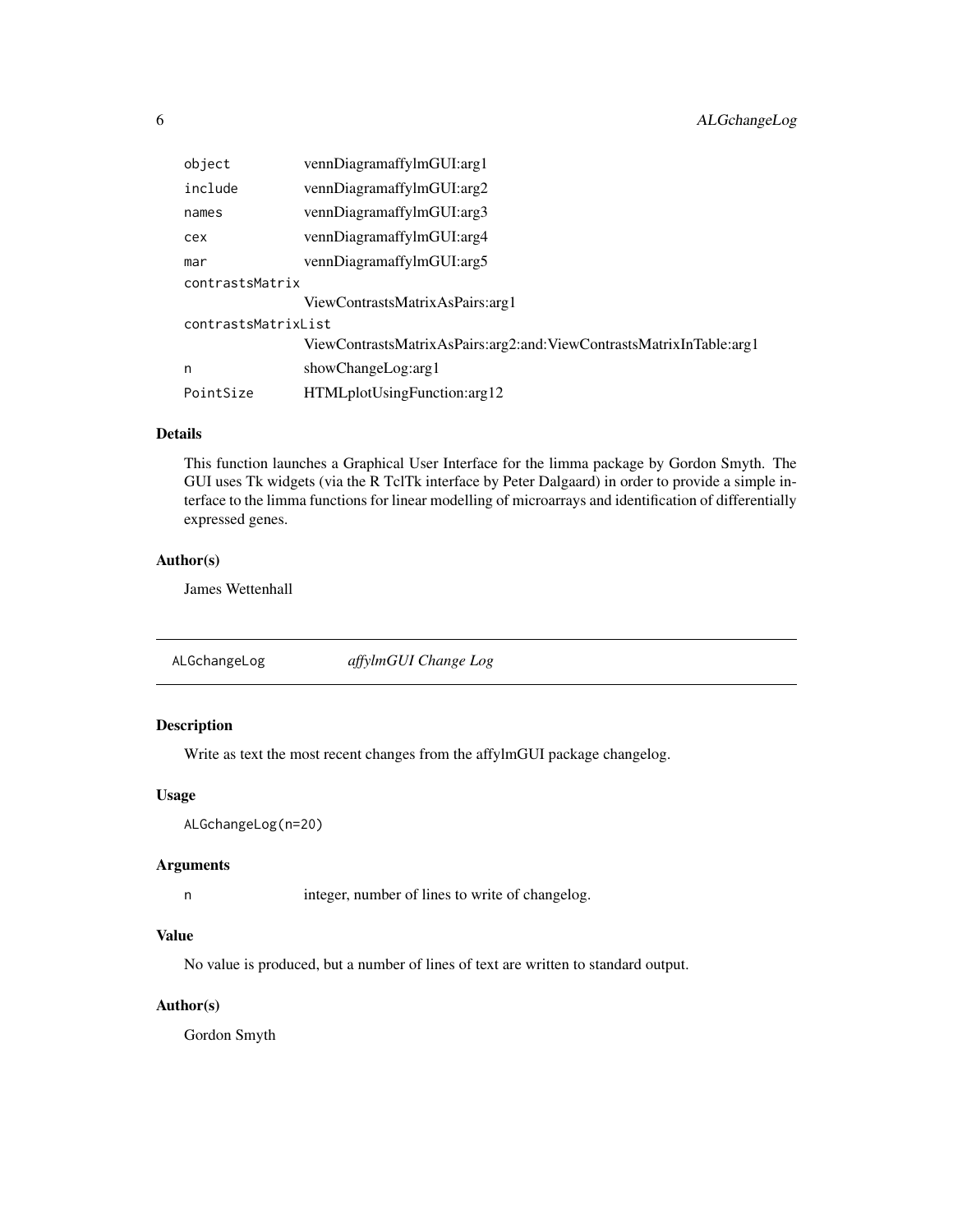# <span id="page-6-0"></span>**Index**

∗Topic IO affylmGUI, [1](#page-0-0) ∗Topic documentation ALGchangeLog, [6](#page-5-0) AboutaffylmGUI *(*affylmGUI*)*, [1](#page-0-0) affyHelp *(*affylmGUI*)*, [1](#page-0-0) affylmGUI, [1](#page-0-0) affylmGUIhelp *(*affylmGUI*)*, [1](#page-0-0) affyPlotMA *(*affylmGUI*)*, [1](#page-0-0) affyPlotMAcontrast *(*affylmGUI*)*, [1](#page-0-0) ALGchangeLog, [6](#page-5-0) ALGlimmaUsersGuide *(*affylmGUI*)*, [1](#page-0-0)

ChooseCDF *(*affylmGUI*)*, [1](#page-0-0) ChooseContrastParameterization *(*affylmGUI*)*, [1](#page-0-0) chooseDir *(*affylmGUI*)*, [1](#page-0-0) ChooseEbayesStatistic *(*affylmGUI*)*, [1](#page-0-0) ComputeContrasts *(*affylmGUI*)*, [1](#page-0-0) ComputeLinearModelFit *(*affylmGUI*)*, [1](#page-0-0) CopyGraph *(*affylmGUI*)*, [1](#page-0-0)

DeleteContrastParameterization *(*affylmGUI*)*, [1](#page-0-0) deleteItemFromList *(*affylmGUI*)*, [1](#page-0-0) DensityPlot *(*affylmGUI*)*, [1](#page-0-0) DensityPlotAll *(*affylmGUI*)*, [1](#page-0-0)

evalRcode *(*affylmGUI*)*, [1](#page-0-0) ExportHTMLreport *(*affylmGUI*)*, [1](#page-0-0) ExportNormalizedExpressionValues *(*affylmGUI*)*, [1](#page-0-0) ExportTopTable *(*affylmGUI*)*, [1](#page-0-0)

fixSeps *(*affylmGUI*)*, [1](#page-0-0)

generalPlotFunction *(*affylmGUI*)*, [1](#page-0-0) GetComponentsToExportInHTMLreport *(*affylmGUI*)*, [1](#page-0-0) GetContrast *(*affylmGUI*)*, [1](#page-0-0)

GetContrastNamesForHeatDiagram *(*affylmGUI*)*, [1](#page-0-0) GetContrastParameterizationName *(*affylmGUI*)*, [1](#page-0-0) GetContrasts *(*affylmGUI*)*, [1](#page-0-0) GetDEcutoff *(*affylmGUI*)*, [1](#page-0-0) GetGeneLabelsOptions *(*affylmGUI*)*, [1](#page-0-0) GetJpegOrPngParams *(*affylmGUI*)*, [1](#page-0-0) GetJpegOrPngX11Params *(*affylmGUI*)*, [1](#page-0-0) GetlimmaDataSetName *(*affylmGUI*)*, [1](#page-0-0) GetLogPLMDataChoice *(*affylmGUI*)*, [1](#page-0-0) GetMultipleContrasts *(*affylmGUI*)*, [1](#page-0-0) GetNormalizationMethod *(*affylmGUI*)*, [1](#page-0-0) getPackageVersion *(*affylmGUI*)*, [1](#page-0-0) GetParameterizationName *(*affylmGUI*)*, [1](#page-0-0) GetPlotLabels *(*affylmGUI*)*, [1](#page-0-0) GetPlotSize *(*affylmGUI*)*, [1](#page-0-0) GetPlotTitle *(*affylmGUI*)*, [1](#page-0-0) GetPValueCutoff *(*affylmGUI*)*, [1](#page-0-0) GetResidualTypeChoice *(*affylmGUI*)*, [1](#page-0-0) GetRNATypesFrom.ContrastsFromDropDowns.String *(*affylmGUI*)*, [1](#page-0-0) GetSetNames *(*affylmGUI*)*, [1](#page-0-0) GetSlideNum *(*affylmGUI*)*, [1](#page-0-0) GetSlideNums *(*affylmGUI*)*, [1](#page-0-0) GetWhichProbes *(*affylmGUI*)*, [1](#page-0-0) GetWtAreaParams *(*affylmGUI*)*, [1](#page-0-0) GetWtFlagParams *(*affylmGUI*)*, [1](#page-0-0)

HeatDiagramDialog *(*affylmGUI*)*, [1](#page-0-0) HeatDiagramPlot *(*affylmGUI*)*, [1](#page-0-0) HTMLplotUsingFunction *(*affylmGUI*)*, [1](#page-0-0)

ImageArrayPlot *(*affylmGUI*)*, [1](#page-0-0) ImageQualityResidualPlot *(*affylmGUI*)*, [1](#page-0-0) ImageQualityWeightPlot *(*affylmGUI*)*, [1](#page-0-0) initGlobals *(*affylmGUI*)*, [1](#page-0-0) IntensityHistogram *(*affylmGUI*)*, [1](#page-0-0) IntensityHistogramAll *(*affylmGUI*)*, [1](#page-0-0)